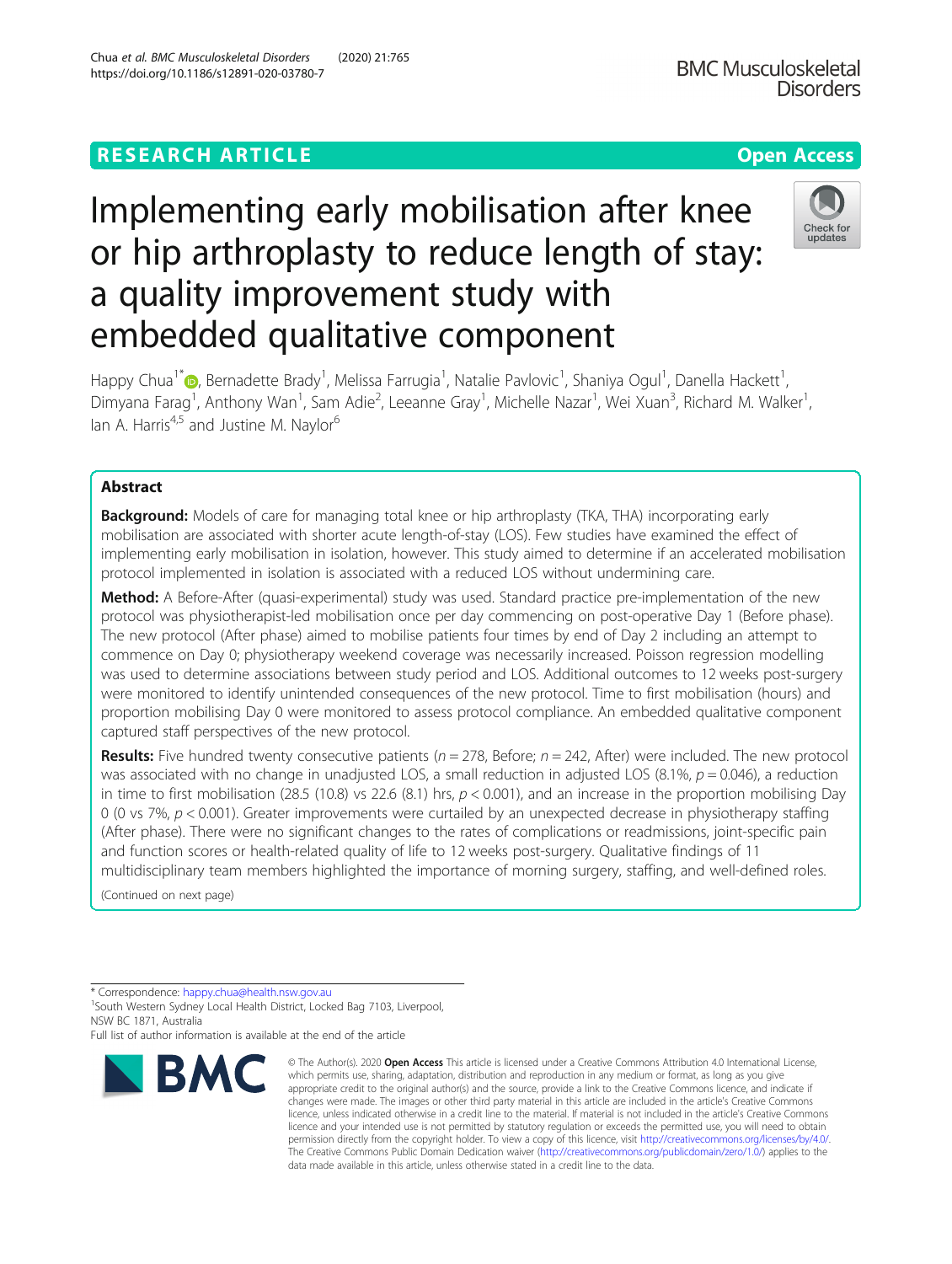#### (Continued from previous page)

**Conclusion:** Small reductions in LOS are possible utilising an early mobilisation protocol in isolation after TKA or THA although staff burden is increased likely undermining both sustainability and the magnitude of the change. Simultaneous incorporation of other changes within the pathway would likely secure larger reductions in LOS.

**Keywords:** Arthroplasty, Arthroplasty, knee, Arthroplasty, hip, Early mobilisation, Fast track

# Background

Osteoarthritis is the most common form of arthritis with 1 in 11 Australians affected in 2017–18 [\[1\]](#page-11-0). Hip or knee arthroplasty is often recommended for those patients unresponsive to medication and exercise and is very effective in restoring quality of life [\[2](#page-11-0)]. The Australian Institute of Health and Welfare recorded a 38% rise in the rate of total knee arthroplasty (TKA) and a 40% rise in total hip arthroplasty (THA) from 2005 to 06 to 2016– 17, with the increasing demand for such surgery placing pressure on already stretched health resources and leading to patients waiting longer for surgery [[1\]](#page-11-0).

Earlier discharge home from hospital following arthroplasty and other major surgeries decreases care costs [[3](#page-11-0)– [5\]](#page-11-0) and increases capacity in a stretched public health environment. Early mobilisation – variably defined as mobilisation or getting out of bed on the day of surgery or within 24 h of surgery  $[6]$  – has been incorporated into models of care as a strategy to decrease acute-care length of stay  $(LOS)$   $[3, 6-19]$  $[3, 6-19]$  $[3, 6-19]$  $[3, 6-19]$  $[3, 6-19]$  $[3, 6-19]$ .

Despite gains to service efficiency, mobilising patients as early as the day of surgery has been observed to be an uncommon practice in Australia [[20\]](#page-12-0). It is unclear why this evidence - practice gap exists and there may be several factors contributing to or explaining the divide. Trials where LOS has been successfully reduced have included early mobilisation as one part of multiple changes to the pathway [\[3](#page-11-0), [5,](#page-11-0) [14](#page-11-0)–[17](#page-12-0)], included only those undergoing unicompartmental knee arthroplasty [[7](#page-11-0), [8\]](#page-11-0), excluded patients with complications or co-morbidities [[7,](#page-11-0) [21\]](#page-12-0), or mandated discharge at 24 h post-operatively regardless of the level of mobility [[7\]](#page-11-0). Thus, it is unclear if early mobilisation in isolation is effective, and if so, if it can be attempted in all patients or only a subset. Services may also have limited capacity to both review and overhaul local models of service delivery as new evidence emerges, thus, there may be a delay in evidence translation. Few studies have examined the effect of implementing an early mobilisation protocol within the confines of existing resources, thus, it is unclear how readily the practice can be adopted without burden on staff or other services. With these explanations in mind, determining if a simple adjustment alone to the mobilisation protocol applied across all patients can achieve a reduction in LOS would be useful and aid broader translation of early mobilisation approaches.

Data from our registry [[22\]](#page-12-0) indicated that the LOS for patients undergoing TKA and THA in our centre  $($   $\sim$  5.5 days) where an early mobilisation protocol had not been implemented was comparatively long (3.5 days). This quality improvement study aimed to determine if an accelerated mobilisation protocol implemented in a highvolume, specialist arthroplasty centre in the absence of other major changes and using the same or minimally enhanced resources is associated with a reduced LOS without undermining care such as increasing adverse event or readmission rates.

# **Methods**

#### Setting, design and and ethical approval

The study was conducted at a high-volume (> 600 TKA or THA procedures annually) arthroplasty centre in South West Sydney. A mixed-methods approach was used comprising two distinct component phases. The first phase was a quasi-experimental Before-After implementation study, while the second phase was a qualitative component comprising semi-structured interviews of key members of the multidisciplinary team (MDT). The qualitative methods aimed to explore staff perceptions and experiences related specifically to the implementation of the early mobilisation protocol. We deemed this component essential given that adopting recommended practices in the context of high volume surgery and minimal resource enhancement may be relevant to the success of the strategy, and staff perceptions may expose this.

Ethics approval was granted as a low and negligible risk study by the Institution's Human Research Ethics Committee. For phase one, participants provided informed, verbal consent including an opt-out option for those wishing not to be included in the post-discharge follow-up. For phase two, written informed consent was obtained from all participants.

#### Identification and management of the problem

As described earlier [[22\]](#page-12-0), our hospital had longer mean (5.5) and median (4) stays over 2017–18 compared to the LOS reported by other hospitals (mean 3.5, median 3). Whilst the registry data were unable to pin-point the exact cause for the differences in LOS, it was known generally that the hospitals with the lower LOS had introduced early mobilisation protocols.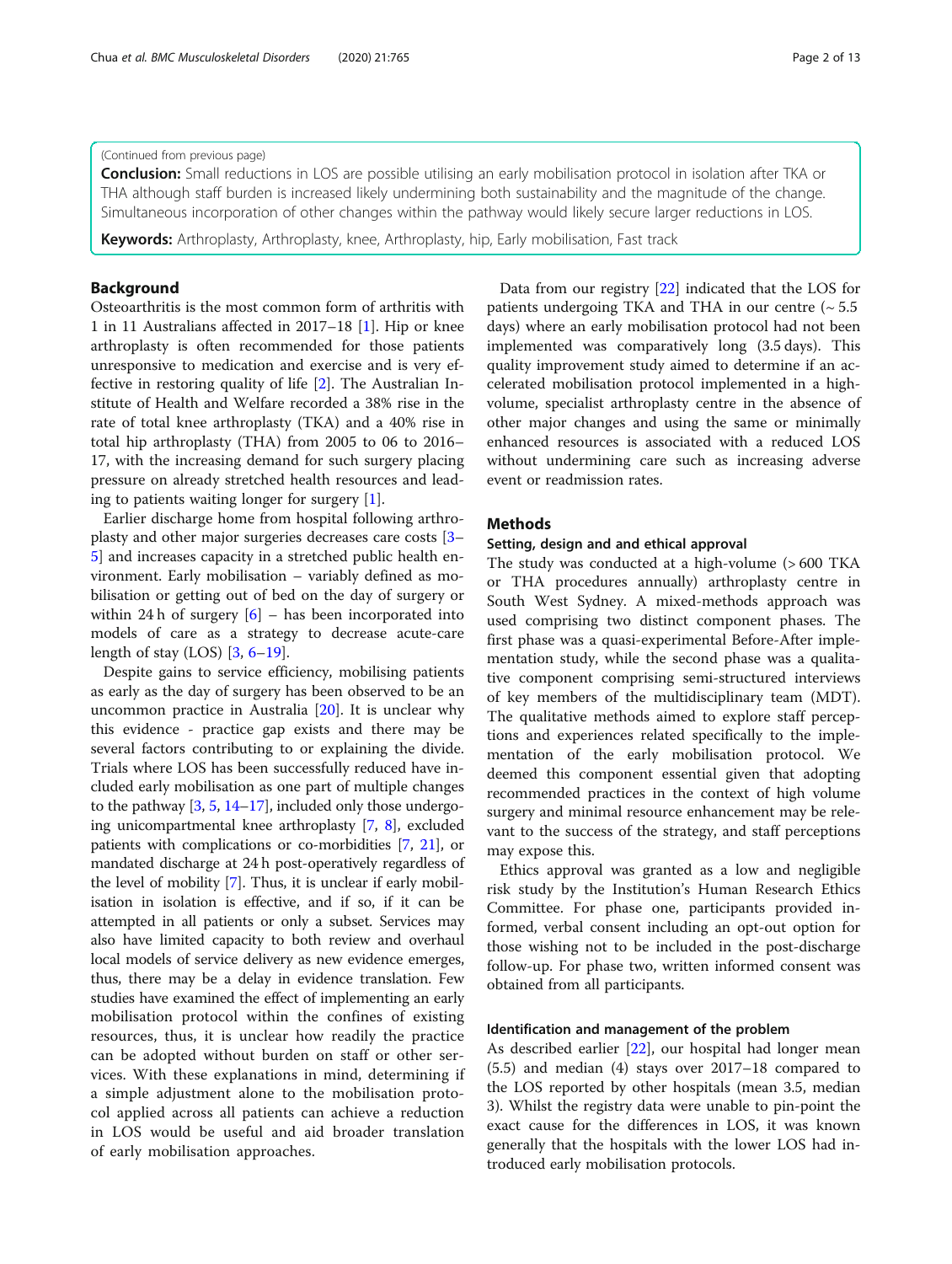On review of published research regarding early mo-bilisation, the studied interventions varied markedly [[3](#page-11-0), [5](#page-11-0)–[19](#page-12-0)]. Much of the research was arguably outdated, as there were multiple concurrent changes were made to existing protocols, and there were mixed definitions of early mobilisation. It was difficult to identify the specific intervention that reduced LOS or improved mobility outcomes. Instead, we chose to change one aspect of the intervention in order to evaluate the effect of early mobilisation on LOS. The Before-After design was chosen in preference to a parallel randomised trial as applying different moblisation protocols to individuals concurrently within the same ward was not practical.

A MDT was formed comprising the following disciplines: orthopaedic surgery, anaesthetics, physiotherapy, occupational therapy, nursing, social work, acute pain management, and, research. The team met regularly to develop the intervention and the research protocol, including the identification of outcome measures to be collected and the standardisation of key practices e.g. pain management, anaesthetic and other ward-based protocols (Table 1).

At the time of study commencement, the standard allied health ward practice was for patients to commence mobilisation day 1 postoperatively and receive physiotherapy once per day until discharge. Occupational therapy intervention started when the patient commenced on crutches or their baseline mobility aid, such as a 4 wheeled walking frame. Social work intervention was provided on a referral basis only.

After review of the Before phase, it was apparent that the availability of nursing and physiotherapy staff, and the timing of patients' return to ward after theatre were potential barriers to achieving the planned protocol. The planned intervention required mobilisation on the day of surgery (Day 0) to be attempted when possible and a

target of four occasions of mobilisation by the physiotherapist, or by the nurse in their absence, by the end of Day 2 post- operatively. For both the Before and After phases, successful mobilisation was defined as standing and marching on the spot and/or walking forward. Transfers from bed-to-chair were not considered mobilisation. Given the concern about staffing, a temporary increase in weekend physiotherapy coverage was provided during the intervention period and the hours of physiotherapy coverage during the week were staggered enabling coverage by 1 h into the evening. In addition, nursing staff supported the early mobilisation protocol by sitting patients out of bed earlier and assisting with mobilisation once the patient had been mobilised by the physiotherapist.

#### Phase one: participant screening and inclusion

All consecutive patients undergoing primary THA or TKA were eligible for inclusion in the study. Patients waitlisted for surgery were provided with written information about the study. Patients were advised that a quality improvement study was underway to assess and review current practices, and that they would be contacted by researchers after discharge by telephone. Patients were able to verbally opt-out of the telephone follow-up at the time of their preadmission visit. Thus, those who opted-out were excluded from follow-up but details about their acute hospital stay were included.

# Phase one: data extraction, assessment procedures and outcomes

Trained research officers extracted data from paperbased and electronic medical records using study proformas, and obtained data from patients via telephone follow-up at 4- and 12-weeks post-operatively.

Table 1 Peri-operative and post-operative protocols for the historical and intervention periods

|                                    | Before cohort                                   | After cohort                                    |
|------------------------------------|-------------------------------------------------|-------------------------------------------------|
| Spinal anaesthetic                 | Preferred approach                              | Preferred approach                              |
| Adductor canal block               | Standard protocol unless contraindicated in TKA | Standard protocol unless contraindicated in TKA |
| Tranexamic Acid (intravenous)      | Standard protocol unless contraindications      | Standard protocol unless contraindications      |
| Patient controlled anaesthesia     | Optional                                        | Optional                                        |
| Multi-modal analgesia              | Standard protocol                               | Standard protocol                               |
| In-dwelling catheter               | Standard protocol                               | Standard protocol                               |
| Use of tourniquet (TKA only)       | Standard protocol                               | Standard protocol                               |
| Medial parapatellar approach (TKA) | Standard                                        | Standard                                        |
| Posterolateral approach (THA)      | Standard                                        | Standard                                        |
| Mobilisation Day 0                 | Not performed                                   | Routine attempt                                 |
| Mobilisation Day 1                 | Once                                            | Twice                                           |
| Mobilisation Day 2                 | Once                                            | Twice                                           |

Legend: TKA total knee arthroplasty, THA total hip arthroplasty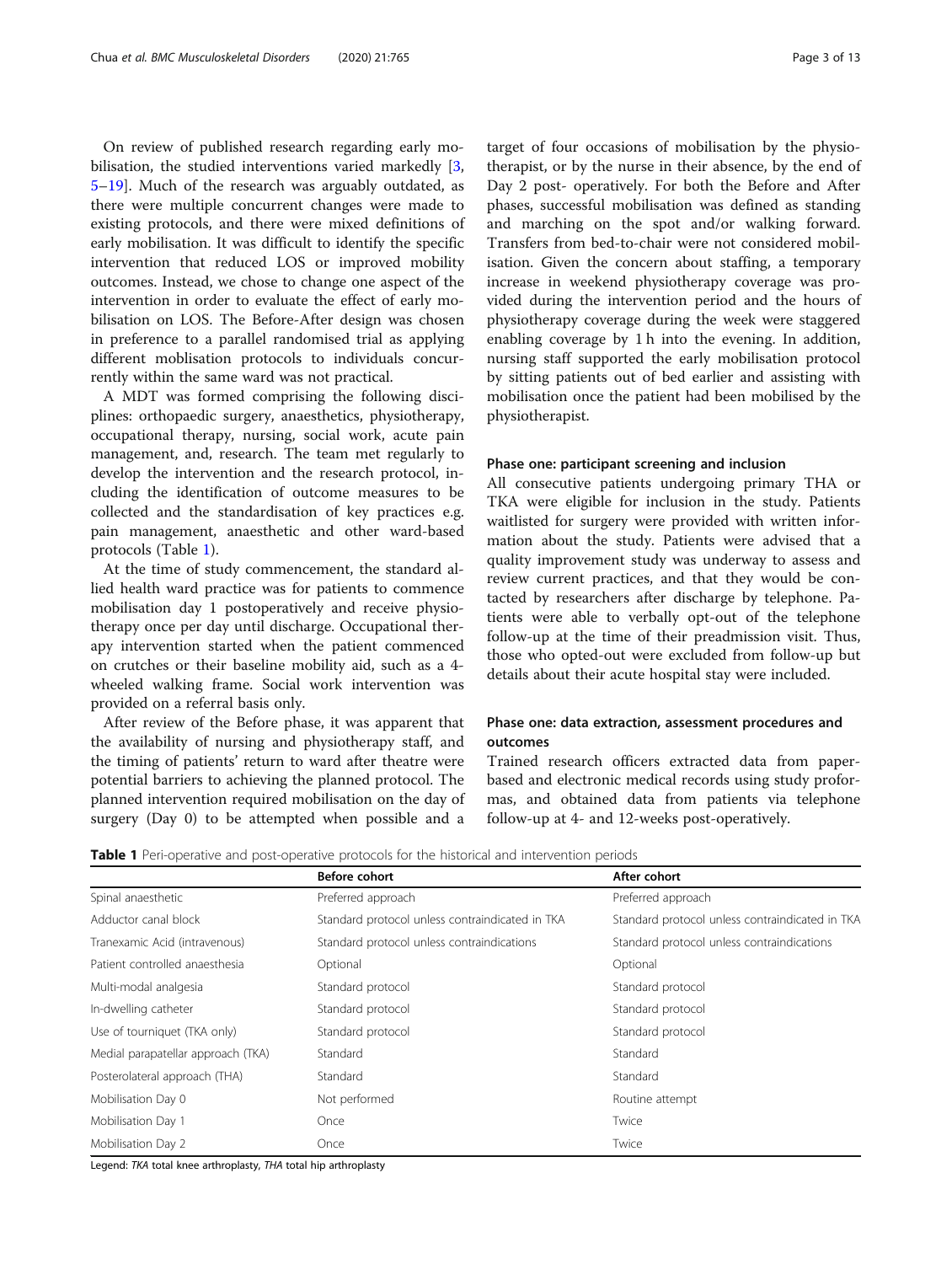Data collection and extraction included typical demographic, primary diagnosis and comorbidity details. When collected or performed as part of the waitlist management program, patient reported surveys were also extracted (Oxford Knee or Hip Scores [[23](#page-12-0)], EuroQol 5 Dimension score [\[24](#page-12-0)]) as well as the timed up-and-go (TUG) test [[25\]](#page-12-0). Numerous primary, secondary and tertiary outcomes were collected (described in detail below).

#### Phase one: primary, secondary and tertiary outcomes

The primary outcomes  $(n = 2)$  were unadjusted and adjusted acute hospital LOS. The ward operated on criteria lead discharge from hospital, and was based on discharge from physiotherapy, discharge from occupational therapy, if the patient had been afebrile for 24 h and if the wound was dry. Secondary outcomes assessed adherence to the new protocol and included time to first successful mobilisation (hrs); proportions (%) successfully mobilising Days 0, 1 and 2; average number of occasions successfully mobilised with the physiotherapist by end Day 2; proportions who achieved the minimum threshold of 4 occasions by end Day 2. Tertiary outcomes were collected to monitor adverse or unintended consequences of the protocol change and included discharge destination, incidence of medical emergency team (MET) calls acutely, day cleared for discharge from physiotherapy, day cleared for discharge from occupational therapy, referral for social support packages (Compacs), occurrence of a complication (acute, 4-week and then 12-week), readmission (to 4 and 12 weeks), adequacy of index joint pain management at 4 and 12-weeks, and Oxford Knee or Hip Score and EuroQol today health score (EQVAS, 0–100 scale) at 12 weeks. Other variables were monitored to demonstrate consistency in care practices over the two study periods e.g. use of spinal anaesthesia, tranexamic acid, and peripheral nerve blocks.

#### Phase one: sample size and analysis

We aimed to reduce LOS from 5.5 (sd 3.1) days (2017– 18) to approximately 3.5 days. The 2-day reduction represented a moderate-to-large standardized effect size (0.645) using the T-statistic (non-centrality parameter) (<http://www.sample-size.net/sample-size-means/>), thus a sample of 106 would provide 90% power (at  $\alpha$  = 0.05) to enable detection of a 2-day difference if there was one. As we also wanted to determine adjusted LOS controlling for up to 20 covariates, we aimed for a minimum sample size of approximately 500 to maximize the observation:covariate ratio (approximately 25:1). Based on the rate of surgery at the time, it was anticipated that the sample would be achieved over a 9–12 month period.

Descriptive statistics (mean, standard deviation (sd), median, interquartile range (IQR) percentages) were

used to describe the two cohorts where appropriate. Independent t-tests, χ2 tests or Fisher's exact test, and Mann Whitney U Test were also used as appropriate to compare the cohorts. Poisson regression, in the absence of overdispersion, was used to determine whether there were significant associations between the study period and unadjusted and adjusted LOS [[26\]](#page-12-0). Variables included in the adjusted models were identified a priori and informed by prior literature concerning factors affecting LOS [\[25,](#page-12-0) [27](#page-12-0)–[29\]](#page-12-0), and the team's clinical judgement. In addition to 'study period', the covariates included those that could or are known to affect LOS or capacity to mobilise - age (years), gender, body mass index, level of comorbidity, admission to intensive care or high-dependency unit, presence of other lower limb or back problems, joint (TKA or THA), unilateral or bilateral, primary diagnosis of osteoarthritis, use of peripheral nerve blocks, the presence of a complication, morning surgery, surgery day of the week, and the need for an interpreter. These variables are defined in Additional file [1.](#page-11-0) Pre-surgery Oxford scores, EQVAS and TUG were not included in the modelling as these were not systematically collected for every patient.

Compliance data were used to interpret the level of adoption of specific aspects of the early mobilisation protocol (e.g Day 0 mobilisation, number of occasions over first 2 days), thus, would help determine what components were implemented and to what extent.

No adjustments were made for multiple primary and secondary outcomes as the necessary Bonferroni adjustment would decrease the significant  $p$ -value to 0.004, rendering the detection of any significant change (e.g. improvement in LOS or deterioration in care) unlikely. Rather, we interpret our significant findings in the context of other supportive data. No imputation of missing data was undertaken. The data were collated in Excel and analysed using SAS and SPSS Version 24.

#### Phase two: embedded qualitative component

All multidisciplinary staff involved in the operationalisation of the mobilisation program were approached for possible inclusion. Purposive sampling across the relevant disciplines sought to ensure the sample provided diverse insights into the implementation and functioning of the protocol. Face-to-face, semi-structured interviews using a topic guide modelled on previous research exploring early mobilisation were conducted by a physiotherapy researcher experienced in qualitative research methods and not involved in the implementation of the mobilisation protocol. All interviews were audiorecorded and transcribed verbatim. To ensure accuracy of participant reflections on the implementation process, all healthcare providers (HCPs) were given the opportunity to review their transcript for comment or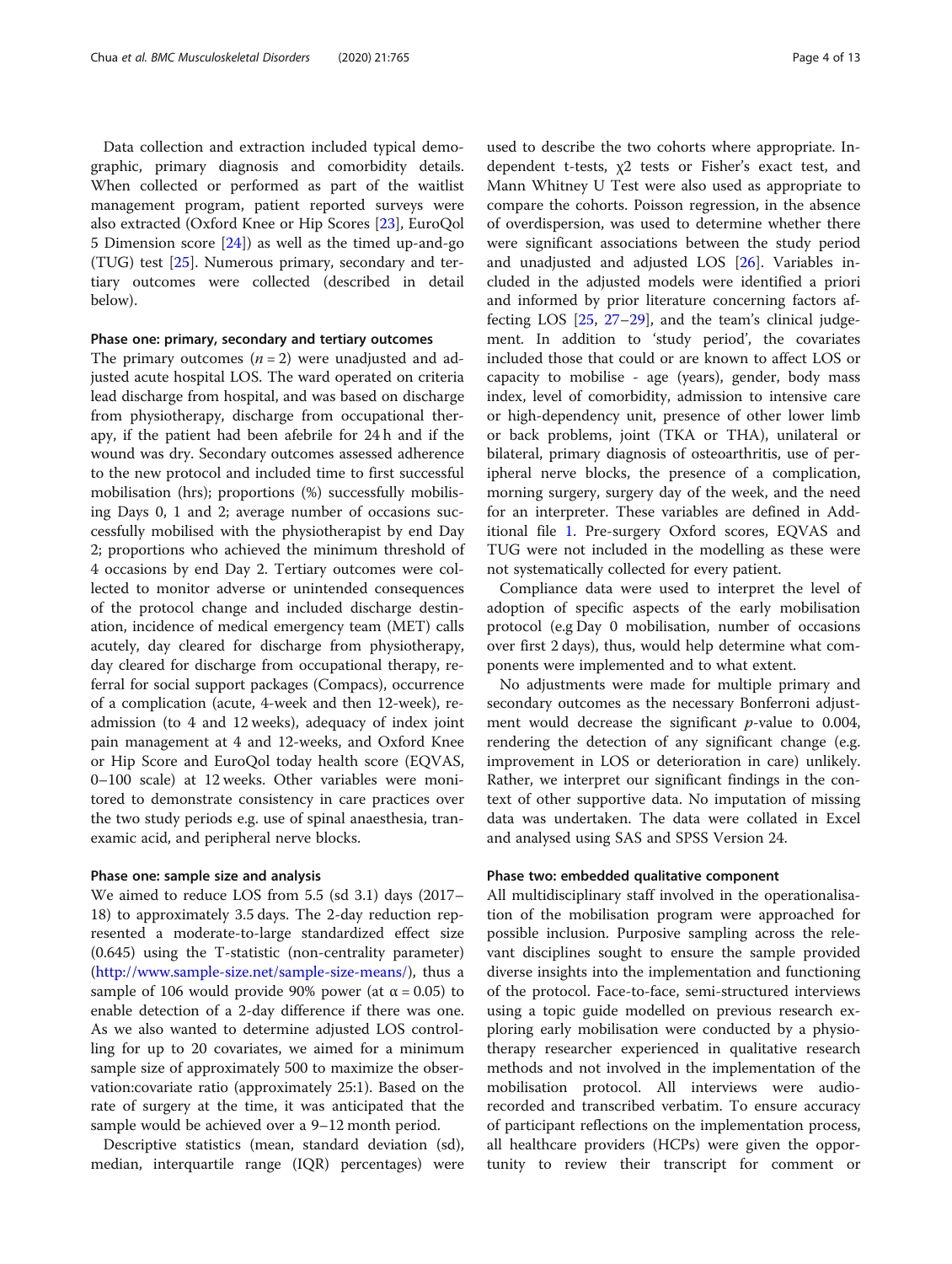amendment prior to analysis [\[30](#page-12-0)]. An iterative approach to coding was commenced following each interview, guided by the primary aim of understanding key issues influencing the implementation of early mobilisation. Successive interviews were then conducted until the team were satisfied a sufficient number of diverse HCPs had been drawn from the available pool and thematic saturation had been reached. Saturation in this context was monitored by the progression of theme identification after successive interviews [[31\]](#page-12-0). Following 10 interviews, the codebook achieved relative stability for key themes relevant to understanding the operationalisation of the new protocol. An additional interview was conducted to verify saturation had been reached, and when no new information emerged, data collection was ceased. Data were analysed using inductive thematic analysis [[32\]](#page-12-0), conducted alongside data collection and performed in NVivo 12 software (QSR International). Interviews were initially coded by one researcher, experienced in

qualitative analysis. A second researcher coded a random sample of 50% of the data and consistency between the two coders was evaluated using Cohen's kappa, performed in NVivo. Meetings with the primary researcher and key members of the research team reviewed and discussed the emergence of key themes within the data. Key concepts were grouped into categories paralleling the quantitative outcomes, as well as into standalone themes summarizing HCP perceptions of the operationalisation of the new protocol.

# Results

Over a 10-month period, 521 people ( $n = 279$ , Before cohort;  $n = 242$ , After cohort) underwent primary TKA or THA  $(n = 381$  TKA;  $n = 140$  THA;  $n = 503$  unilateral). One patient died during the acute-care phase; 96.5% ( $n =$ 503) and 86.8% ( $n = 452$ ) were available for follow-up at 4and 12-weeks post-surgery (Fig. 1). Compared to those retained, those lost to follow-up (LTFU) at 12 weeks were

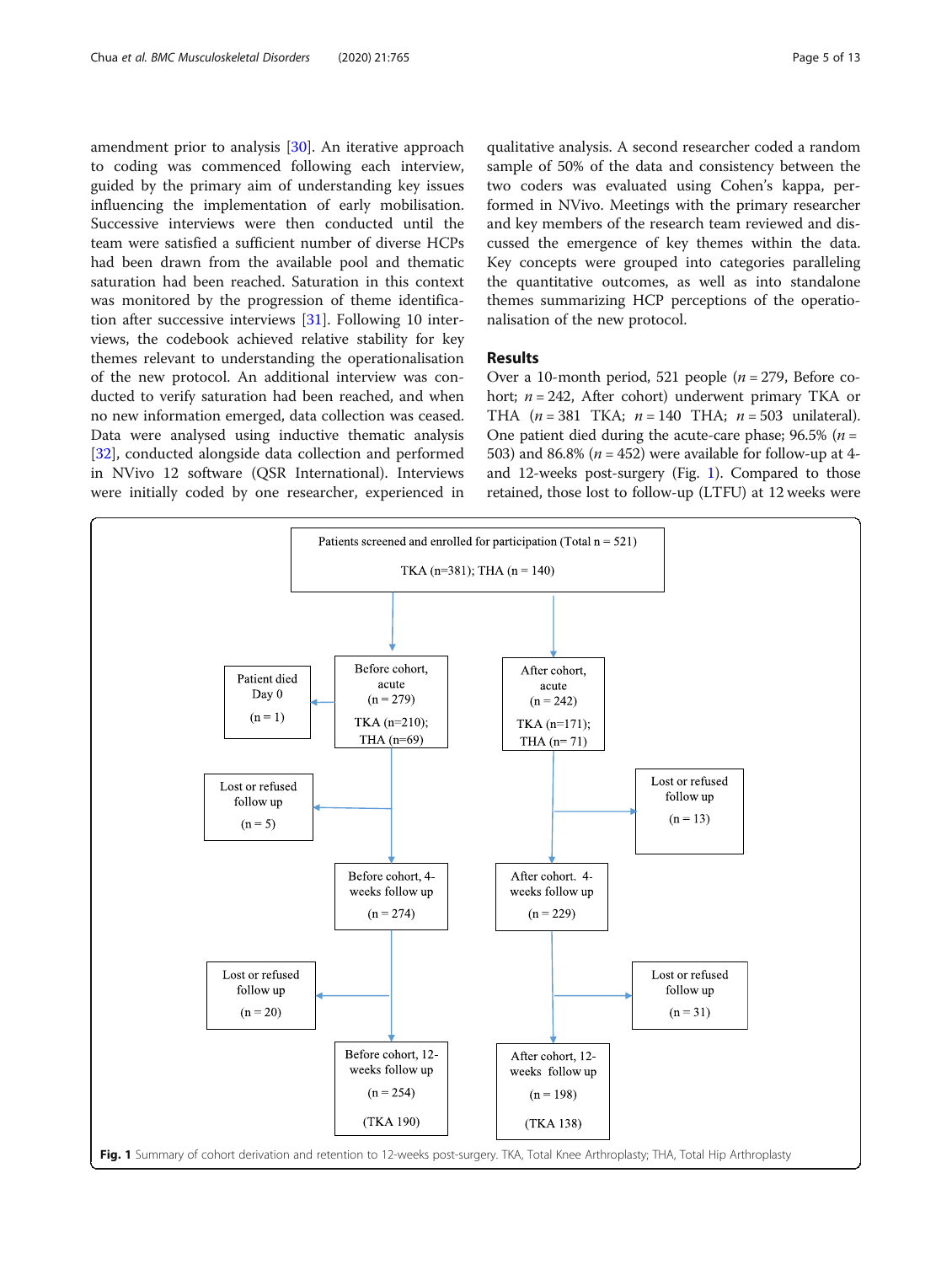similar in most key characteristics except for age: female sex [66.7 (LTFU) vs 65.3% (retained),  $p = 0.82$ ], procedure [TKA 76.8 vs 72.6%,  $p = 0.46$ ], pre-surgery BMI [32.3 (6.1)] vs 33.0 (6.8),  $p = 0.33$ , pre-surgery Oxford scores [17.7] (8.8) vs 18.2 (8.2),  $p = 0.69$ ], pre-surgery EQVAS [70 (IQR 29) vs 65 (IQR 30),  $p = 0.76$ ], and age [70.2 (10.2) vs 67.5  $(9.5)$  yr,  $p = 0.04$ .

Patient characteristics for the two cohorts are summarised in Table 2. The two cohorts were similar in profile for all variables monitored.

For the qualitative phase, 11 healthcare provider interviews were conducted with medical  $(n = 1)$ , orthopaedic  $(n = 1)$ , nursing  $(n = 4)$  and allied health  $(n = 5)$  disciplines, each taking a mean of 26 min. The healthcare providers interviewed had on average 9 years of clinical practice (range: 2–22) and the majority were female ( $n =$ 

8). There was high consistency between the two coders, with a kappa of 0.83. Qualitative data were grouped into categories for mobility, length of stay, risk and complications and contributing factors, and are presented alongside these outcomes below. Data relating to the overall conceptualisation of the new model of care are presented as standalone themes below.

Table [3](#page-6-0) summarises key intra-operative and acute-care processes and variables for the two time periods. Stability in most of these processes and variables was evident indicating these care processes remained unchanged over the study period and that adherence to ward-based protocols was also similar.

Mobilisation outcomes are summarised in Table [4.](#page-7-0) In the After phase, the proportion of patients mobilising on Day 0 significantly increased, the time to first mobilisation

Table 2 Characteristics of the Historical (Before) and Intervention (After) cohorts

|                                                               | Before, $n = 279$ | After, $n = 242$ | P-value |
|---------------------------------------------------------------|-------------------|------------------|---------|
| Age, yr                                                       | 67.5(9.9)         | 68.3 (9.4)       | 0.31    |
| Female, n (%)                                                 | 171 (61.3)        | 170 (70.2)       | 0.03    |
| Osteoarthritis, n (%)                                         | 266 (95.3)        | 232 (95.9)       | 0.77    |
| Total knee arthroplasty n (%)                                 | 210 (75.3)        | 171 (70.7)       | 0.24    |
| Unilateral, n (%)                                             | 270 (96.8)        | 233 (96.3)       | 0.76    |
| Time on Wait List, days                                       | 325.2 (97.6)      | 332.5 (87.5)     | 0.37    |
| Body Mass Index                                               | 33.2(6.8)         | 32.6(6.7)        | 0.26    |
| Body mass index 30+, n (%)                                    | 185 (66.3)        | 151 (62.4)       | 0.35    |
| American Society of Anesthesiologists Grade 3 or 4, n (%)     | 132 (47.5)        | 114(47.7)        | 0.96    |
| Comorbidity, n (%)                                            | 265 (95.0)        | 234 (96.7)       | 0.33    |
| Hypertension, n (%)                                           | 192 (68.8)        | 164 (67.8)       | 0.80    |
| Cardiac, n (%)                                                | 75 (26.9)         | 53 (21.9)        | 0.19    |
| Diabetes, n (%)                                               | 58 (20.8)         | 63 (26)          | 0.18    |
| Any central nervous system condition, n (%)                   | 24 (8.6)          | 24 (9.9)         | 0.61    |
| Other lower limb or back issues, n (%)                        | 147 (57.0)        | 155 (64.3)       | 0.09    |
| Chronic respiratory disease, n (%)                            | 49 (17.6)         | 53 (21.9)        | 0.21    |
| Renal impairment, n (%)                                       | 17(6.1)           | 17(7.0)          | 0.67    |
| History of venous thromboembolism, n (%)                      | 16(5.7)           | 5(2.1)           | 0.03    |
| Documented mental health condition, n (%)                     | 45 (16.1)         | 44 (18.2)        | 0.54    |
| Interpreter required <sup>a</sup> , n (%)                     | 74 (26.5)         | 81 (33.5)        | 0.08    |
| Country of birth - English speaking, n (%)                    | 120 (43.0)        | 102 (42.1)       | 0.84    |
| Previous knee or hip arthroplasty, n (%)                      | 77(28.5)          | 69 (28.6)        | 0.98    |
| Pre-operative haemoglobin, g/l                                | 138.8 (13.9)      | 137.3 (15.0)     | 0.24    |
| Oxford Score <sup>c</sup>                                     | 18.0 (8.4)        | 18.4(8.1)        | 0.63    |
| EuroQol Visual analogue score, 'today' health, b median (IQR) | 66.5 (30)         | 66.0 (29)        | 0.90    |
| Timed up-and-go pre-surgery, s d                              | 17.3(8.5)         | 16.9(9.0)        | 0.68    |

Values are mean (sd), unless otherwise specified. Chi-Square or Fisher's exact test for proportions

Legend: yr year

<sup>a</sup>A patient who requires an interpreter for verbal or written communication in a language other than English

<sup>b</sup>Missing data  $n = 100$ 

 $<sup>c</sup>$ missing data = 99</sup>

<sup>d</sup> missing data  $n = 161$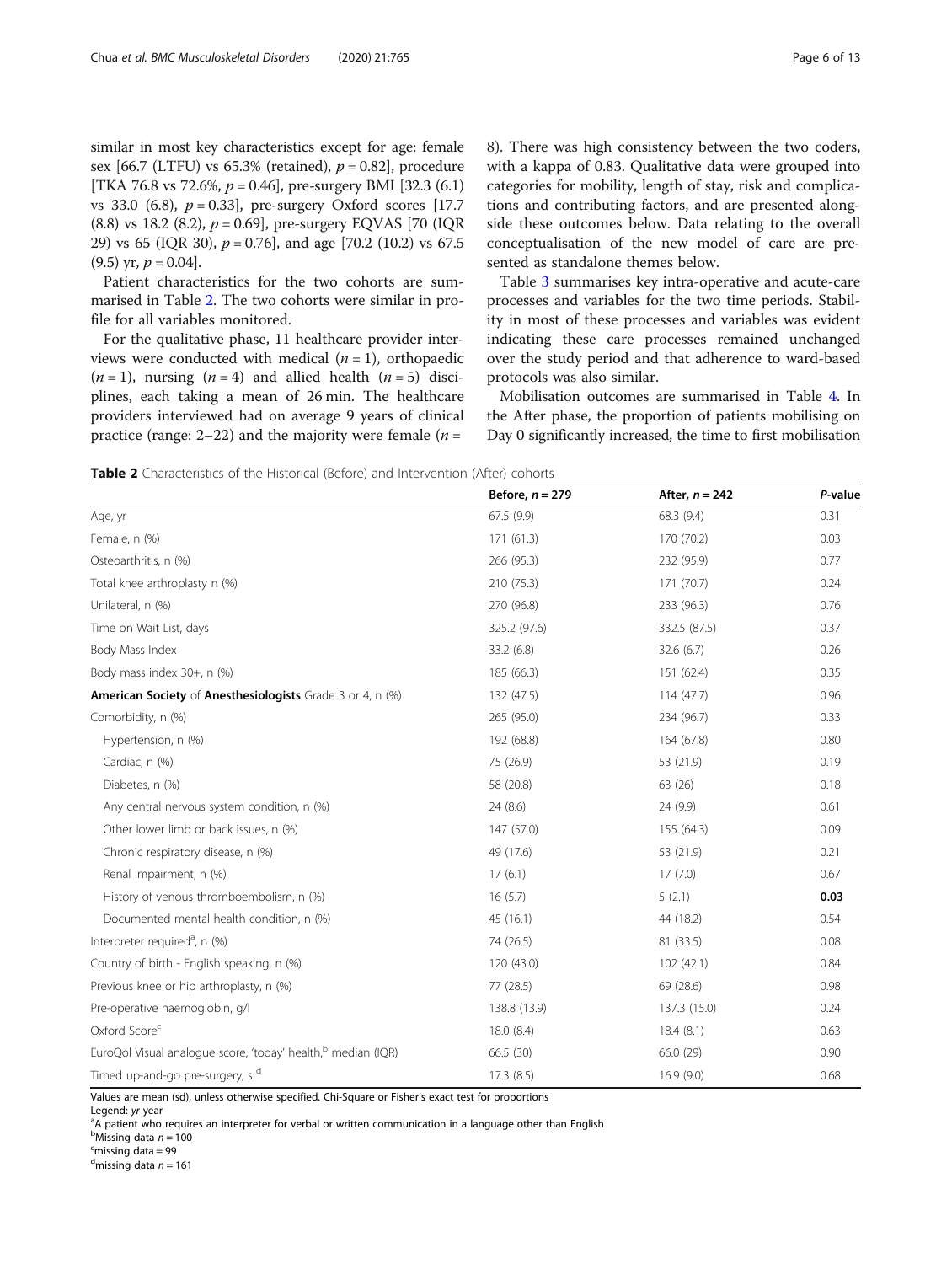|                                                      | Before, $n = 279$ | After, $n = 242$ | P-value |
|------------------------------------------------------|-------------------|------------------|---------|
| Operation time, min                                  | 103.0(25.5)       | 104.9 (28.6)     | 0.42    |
| Peripheral nerve block, n (%)                        | 192 (68.8)        | 164 (67.8)       | 0.80    |
| Spinal anaesthetic (+/- other), n (%)                | 242 (86.7)        | 211 (87.2)       | 0.88    |
| Patient controlled anaesthesia, n (%)                | 240 (86.0)        | 181 (74.8)       | < 0.001 |
| Use of tranexamic acid, n (%)                        | 250 (89.6)        | 226 (93.4)       | 0.13    |
| Use of indwelling catheter, n (%)                    | 278 (99.6)        | 241 (99.6)       | 0.92    |
| Tourniquet (knee only), n (%)                        | 205 (95.8)        | 168 (97.1)       | 0.49    |
| Donor blood transfusion, n (%)                       | 6(2.2)            | 13(5.5)          | 0.05    |
| Intensive care/high dependency unit admission, n (%) | 16(5.8)           | 11(4.5)          | 0.54    |
| Day of surgery, n (%)                                |                   |                  | 0.88    |
| Monday                                               | 38 (13.6)         | 27(11.2)         |         |
| Tuesday                                              | 80 (28.7)         | 70 (28.9)        |         |
| Wednesday                                            | 52 (18.6)         | 52(21.5)         |         |
| Thursday                                             | 33 (11.8)         | 29 (12.0)        |         |
| Friday                                               | 76 (27.2)         | 64 (26.4)        |         |
| Morning surgeries (A.M start), n (%)                 | 195 (70.1)        | 172(71.1)        | 0.82    |

<span id="page-6-0"></span>Table 3 Intra- and perioperative factors monitored across time

significantly decreased, and the average number of mobilisation occasions by end Day 2 significantly increased. These statistical changes were mirrored in the qualitative findings whereby all participants reflected on the implementation phase as successful for changing the culture of the early post-operative period to one focused on adopting an active role in recovery: "I feel like it really has encouraged patients to not adopt a sick role and to engage in therapy sooner" (Participant 10). Further, participants reflected on a shift in the broad team mindset, wherein "we're so used to discharging people day two or three that if anyone got to day four or five, it feels like a long time actually  $\ldots$  [yet] that would used to be the usual pathway" (Participant 5). These changes occurred despite an unexpected reduction in physiotherapy staffing after the first 3 weeks of this phase: "sick leave that end up being long term … ..then also like a worker's comp injury that also ended up being quite long term. And given that both of those individuals are on paid leave, to then put someone in to back fill is not really possible because we can't go over profile" (Participant 7). The small increase in the proportion mobilising on Day 0 occurred within the first 3-weeks of the intervention phase just prior to the unexpected sick leave. Alongside staffing issues, other reasons for why patients did not mobilise on Day 0 are summarised in Table [4.](#page-7-0) Commonly reported reasons included 'return to ward too late', a finding that was emphasised by participants in interviews as a product of the surgical list organisation. In such cases participants suggested the prioritisation of arthroplasty surgery early in the morning was a necessary pre-requisite for Day 0 mobilisation to occur. The reported mobilisation with nursing staff on

Days 0 and 1 was infrequent across both time periods; unexpectedly, significant decreases in mobilisation with nursing staff occurred in the After phase for days 1 and 2. This finding was generally supported by different team members' accounts of how the responsibility for Day 0 or Day 1 mobilisation was shared across the team during the implementation phase, with most agreeing that despite it being intended to be a shared responsibility ("not just the physios …. We were expected to do it on our own as well"; Participant 1), operationally it appeared to became more physiotherapy-led "so I just kind of made the decision. I was like, okay, how about just physio take care of day zero and then get nurses to help patients out of bed day one? They were happier with that because they have already done that previously" (Participant 5).

Table [5](#page-7-0) summarises the acute-care outcomes. There was a small, but not statistically significant decrease in unadjusted mean LOS in the After period. There was a significant reduction in the median days cleared for discharge by both the physiotherapist and occupational therapist, consistent with participant accounts that "I think that it got them independent at the point of discharge quicker, if it was successful" (Participant 1). The proportion admitted to ICU/HDU remained stable across the two time periods (Table 3) as did the proportions discharged to inpatient rehabilitation, referrals for community social support packages (Compacs) and those experiencing complications or MET calls acutely. The latter was despite a perception among a third of the participants that the early mobilisation was associated with a greater risk of a syncopal event: "because of the surgery recent, day zero, their BP drops, that's a major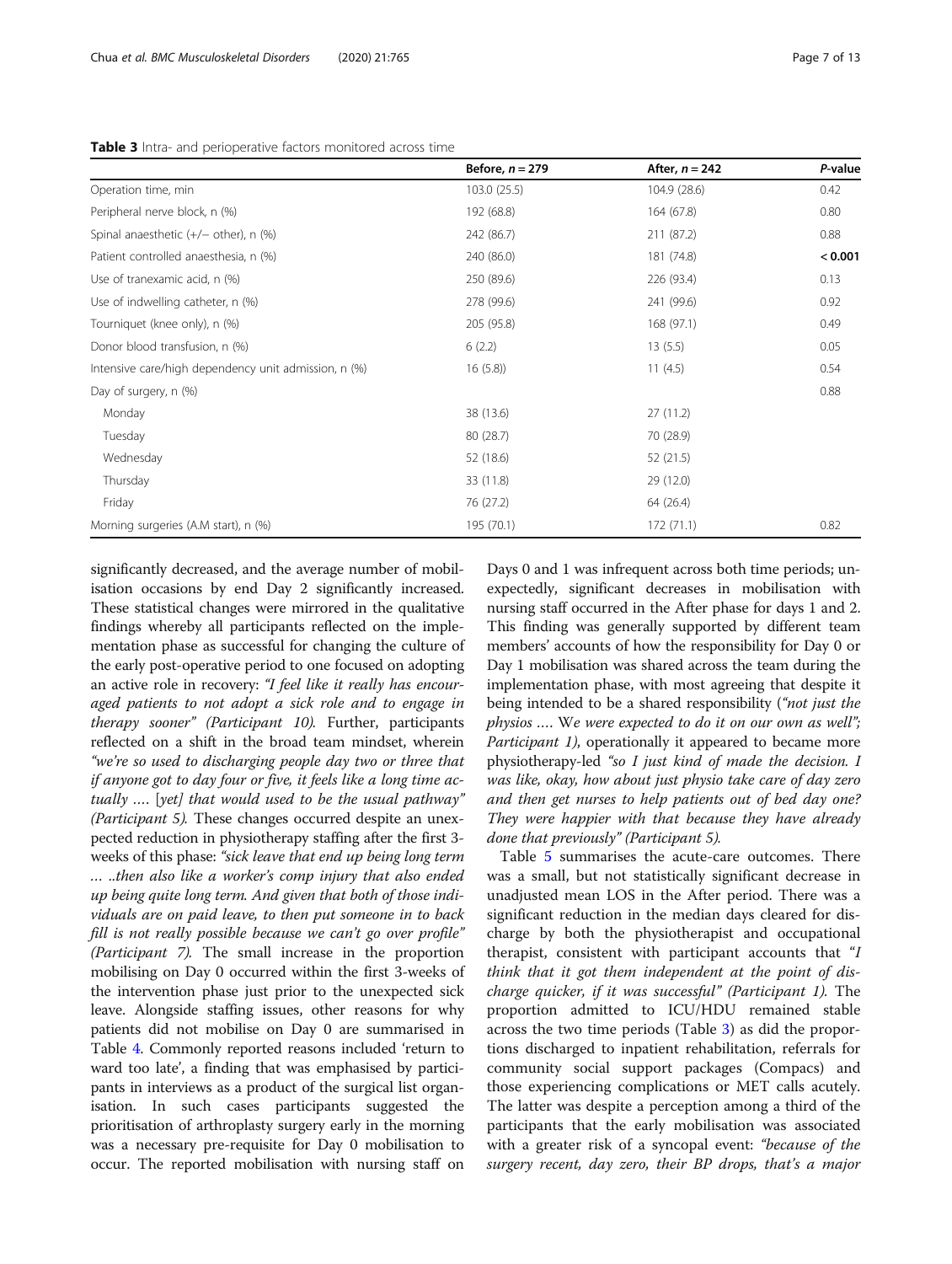#### <span id="page-7-0"></span>Table 4 Mobilisation statistics

|                                                                        | Before, $n = 279$ | After, $n = 243$ | P-value   |
|------------------------------------------------------------------------|-------------------|------------------|-----------|
| Time first mobilised since surgery, hr., mean (sd)                     | 28.5 (10.8)       | 22.6(8.1)        | < 0.001   |
| Mobilised within 24 h of surgery, n (%)                                | 91 (32.9)         | 144 (59.5)       | < 0.001   |
| Mobilised with physiotherapist successfully Day 0, n (%)               | $\mathbf 0$       | 16(6.6)          | < 0.001   |
| Patients attempted to mobilise with physiotherapist Day 0, n (%)       | $\mathbf{0}$      | 64 (26)          | < 0.001   |
| Number of times mobilised with physiotherapist, Day 0, mean (sd)       | $\mathbf 0$       | 0.07(0.25)       | < 0.001   |
| Mobilised with physiotherapist Day 1, n (%)                            | 234 (84)          | 227 (94)         | 0.001     |
| Number of times mobilised with physiotherapist, Day 1, mean (sd)       | 0.85(0.35)        | 1.68(0.60)       | < 0.001   |
| Mobilised with physiotherapist Day 2, %                                | 259 (93.5)        | 217 (92.7)       | 0.732     |
| Number of times mobilised with physiotherapist, Day 2, mean (sd)       | 0.98(0.32)        | 1.53(0.64)       | < 0.001   |
| Total occasions mobilised with physiotherapist by end Day 2, mean (sd) | 1.79(0.56)        | 3.23(0.9)        | < 0.001   |
| Reached threshold of 4 occasions with physiotherapist, %               | $\mathbf 0$       | 45               | < 0.001   |
| Mobilised with nurse Day 0, n (%)                                      | 1(0.4)            | $\circ$          | 1.0       |
| Mobilised with nurse Day 1, n (%)                                      | 70 (25.5)         | 37 (15.4)        | 0.004     |
| Mobilised with nurse Day 2, n (%)                                      | 141 (52)          | 100(42.7)        | 0.037     |
| Reasons for not mobilising Day 0, n (%) <sup>a</sup>                   |                   |                  | <b>NA</b> |
| Baseline period                                                        | 279 (100)         | <b>NA</b>        |           |
| Return to ward too late                                                | $\mathbf{0}$      | 76 (33.8)        |           |
| Physiotherapy staff unavailable                                        | $\Omega$          | 75 (33.3)        |           |
| Persistent nerve deficit                                               | $\Omega$          | 27(12)           |           |
| Complication e.g. dizziness, Nausea                                    | $\mathbf{0}$      | 15(6.7)          |           |
| Pain                                                                   | $\mathbf{0}$      | 4(1.8)           |           |
| Refused                                                                | $\Omega$          | 2(0.9)           |           |
| Intensive care or high-dependency unit                                 | $\mathbf{0}$      | 5(2.2)           |           |
| Other unspecified                                                      | $\mathbf{0}$      | 21(9.3)          |           |

NA not applicable

Legend: hr. hour, e.g. example

<sup>a</sup>The sample size for "Reasons for not mobilising Day 0" in the After period was based on the 225 responses provided

issue. And then they pass out, and the MET call is extra. I feel extra because you get the patients out in day one. I have noticed less, I mean vasovagal can happen day 1, but I think it is lesser to happen on day one, but I think day zero happens more" (Participant 3).

In multiple regression modelling, 'time period' (i.e the new mobilisation protocol) was associated with a small, borderline significant reduction in LOS (8.1%,  $p = 0.046$ ) (Table [6](#page-8-0)). Notably, experiencing a complication, increasing age and admission to intensive care/ high-dependency

# Table 5 Acute outcomes

|                                                  | Before, $n = 279$ | After, $n = 243$ | P-value  |
|--------------------------------------------------|-------------------|------------------|----------|
| Length of stay, day, mean <sup>b</sup>           | 4.8(2.0)          | 4.6(2.9)         | 0.47     |
| Inpatient rehabilitation, n (%)                  | 28(10.1)          | 20(8.3)          | 0.48     |
| Complications (major or minor), n (%)            | 50 (17.9)         | 53 (21.9)        | 0.26     |
| Medical emergency team calls, n (%) <sup>a</sup> | 20(8.3)           | 20(8.3)          | 0.99     |
| Referred for Compacs, n (%)                      | 25(9)             | 17(7.1)          | 0.45     |
| Day discharged by physiotherapist, median        | 4.0(3.5)          | 3.0(2.5)         | $0.002*$ |
| Day discharged by occupational therapist, median | 4.0(3.5)          | 3.0(3.5)         | $0.024*$ |

<sup>a</sup>incomplete reporting

<sup>b</sup>The p-value is the unadjusted poisson value

\*Mann Whitney U Test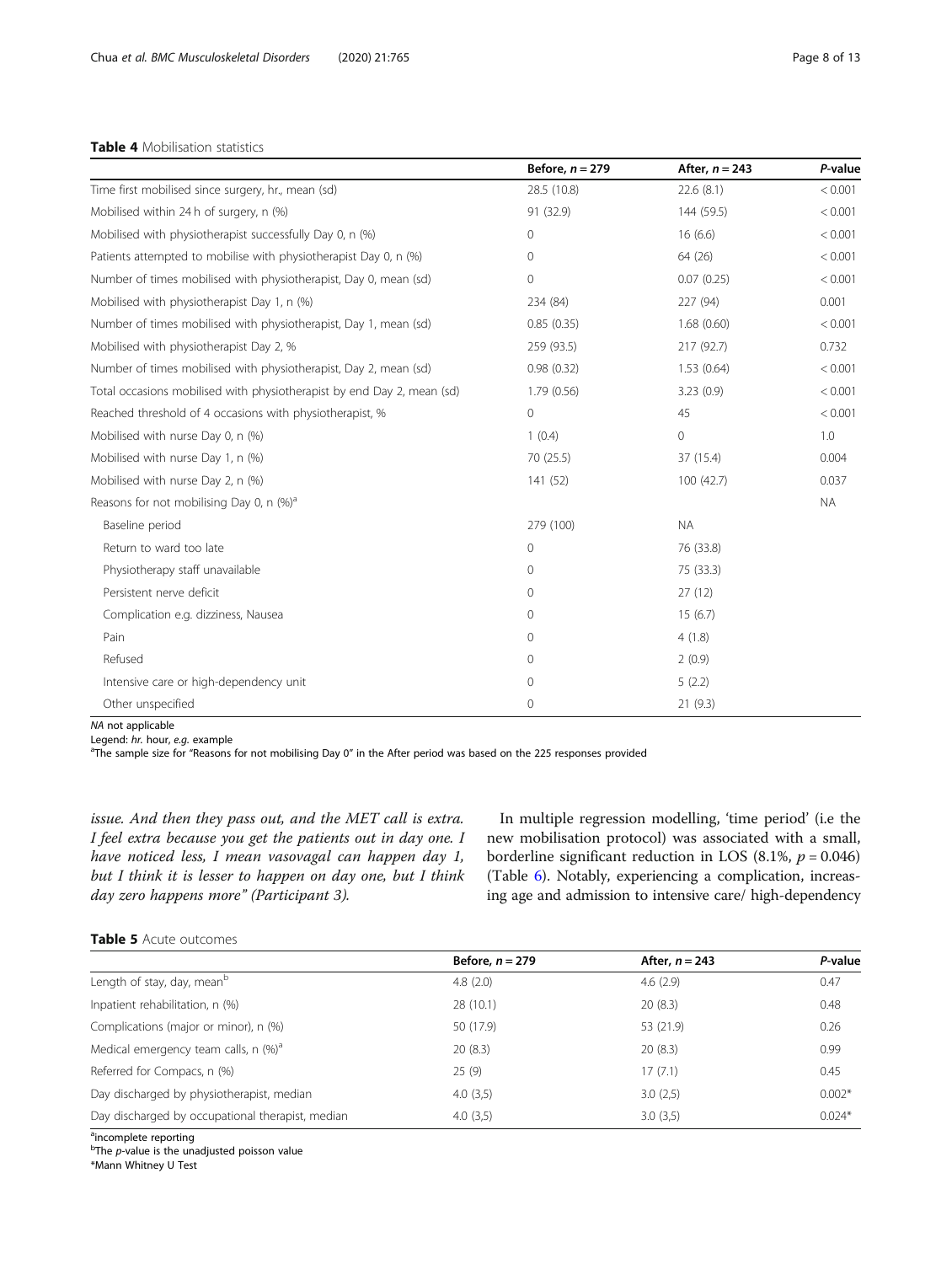<span id="page-8-0"></span>**Table 6** Association between study period and LOS using multiple regression modelling

| Parameter                                     | <b>Estimate</b> |          | Wald 95% Confidence Limits | Wald Chi-Square | P-Value |
|-----------------------------------------------|-----------------|----------|----------------------------|-----------------|---------|
| Intervention period (ref Before) <sup>a</sup> | $-0.085$        | $-0.169$ | $-0.001$                   | 3.97            | 0.046   |
| Day of surgery (ref Monday)                   |                 |          |                            |                 |         |
| Tuesday                                       | 0.075           | $-0.071$ | 0.221                      | 1.02            | 0.313   |
| Wednesday                                     | 0.120           | $-0.035$ | 0.275                      | 2.31            | 0.128   |
| Thursday                                      | 0.174           | 0.004    | 0.346                      | 4.00            | 0.046   |
| Friday                                        | 0.033           | $-0.114$ | 0.180                      | 0.19            | 0.662   |
| Male                                          | 0.155           | 0.063    | 0.248                      | 10.86           | 0.001   |
| Total knee arthroplasty                       | 0.009           | $-0.137$ | 0.155                      | 0.01            | 0.905   |
| Unilateral procedure                          | 0.251           | 0.037    | 0.464                      | 5.30            | 0.021   |
| Osteoarthritis                                | 0.118           | $-0.113$ | 0.349                      | 1.00            | 0.317   |
| Surgery start, morning                        | 0.039           | $-0.058$ | 0.136                      | 0.61            | 0.433   |
| ASA 3 or 4                                    | $-0.041$        | $-0.134$ | 0.052                      | 0.76            | 0.384   |
| English-speaking interpreter required         | $-0.146$        | $-0.237$ | $-0.055$                   | 9.88            | 0.002   |
| Other lower limb or back issues               | $-0.057$        | $-0.144$ | 0.029                      | 1.71            | 0.191   |
| ICU/HDU admission                             | $-0.352$        | $-0.524$ | $-0.180$                   | 16.06           | < .0001 |
| Acute complication                            | $-0.389$        | $-0.485$ | $-0.294$                   | 63.91           | < .0001 |
| Peripheral nerve block                        | $-0.033$        | $-0.163$ | 0.097                      | 0.25            | 0.616   |
| Age, yrs                                      | 0.012           | 0.007    | 0.018                      | 22.27           | < .0001 |
| Body mass index, kg/m <sup>2</sup>            | 0.007           | 0.001    | 0.014                      | 4.43            | 0.035   |

The incident risk ratio derived from the estimate is 0.92 (0.85 to 1.00). Thus the intervention period was associated with an 8.1% reduction in length of stay Legend: ASA American Society of Anesthesiologists, ICU Intensive Care Unit, HDU High Dependency Unit, yrs years

<sup>a</sup>refer to Before period

were the most significantly influential covariates. These findings were consistent with the collective accounts of participants that highlighted while early mobility was the major change targeted with the new protocol, many factors influenced the success of early mobilisation and ultimately length of stay outcomes: "It felt perhaps like it was a bit hit and miss. So obviously there's other factors in play that have a big influence on, you know, how quickly someone is able to progress and able to get home, that maybe we can't impact" (Participant 7).

Table [7](#page-9-0) summarises outcomes at 4- and 12-weeks post-surgery. With one exception (adequacy of pain management), no significant differences were observed in outcomes between the two cohorts.

#### Qualitative thematic results

HCP perceptions of the operationalisation of new mobilisation protocol yielded three independent themes: 'the person centred within the care', 'load-benefit appraisal' and 'communication and collaboration', alongside those supplementing outcomes already reported.

#### The person centred within the care

All participants communicated that not all patients were receptive to the concept of an early moblisation protocol.. As such, patient expectations were cited as key

barriers or facilitators to the success of the model. Specifically, participants commented that, those who "were just positive and wanted to go home … ..just pushed themselves a little bit more" (Participant 3), while those who" expect things to be, people to help them, instead of them trying to do it themselves" and ""tend to do more poorly"(Participant 6). Ethnoculture was cited as a key challenge for navigating expectations, with over two-thirds of participants acknowledging there are inherent cultural differences in how recovery is conceptualised:

"I guess different cultures will have different expectations about how much the health care provider delivers for them and how much they have to do themselves … .it also changes their perspectives on pain management" (Participant 8).

Overall, there were mixed views regarding how expectations could be managed and patient engagement improved. Some participantscommunicated a preference for top-down approaches, implying that the system/ healthcare providers held the knowledge of what was best for patients and were thus responsible for transferring this knowledge so patients would "embrace the protocol more readily" (Participant 11):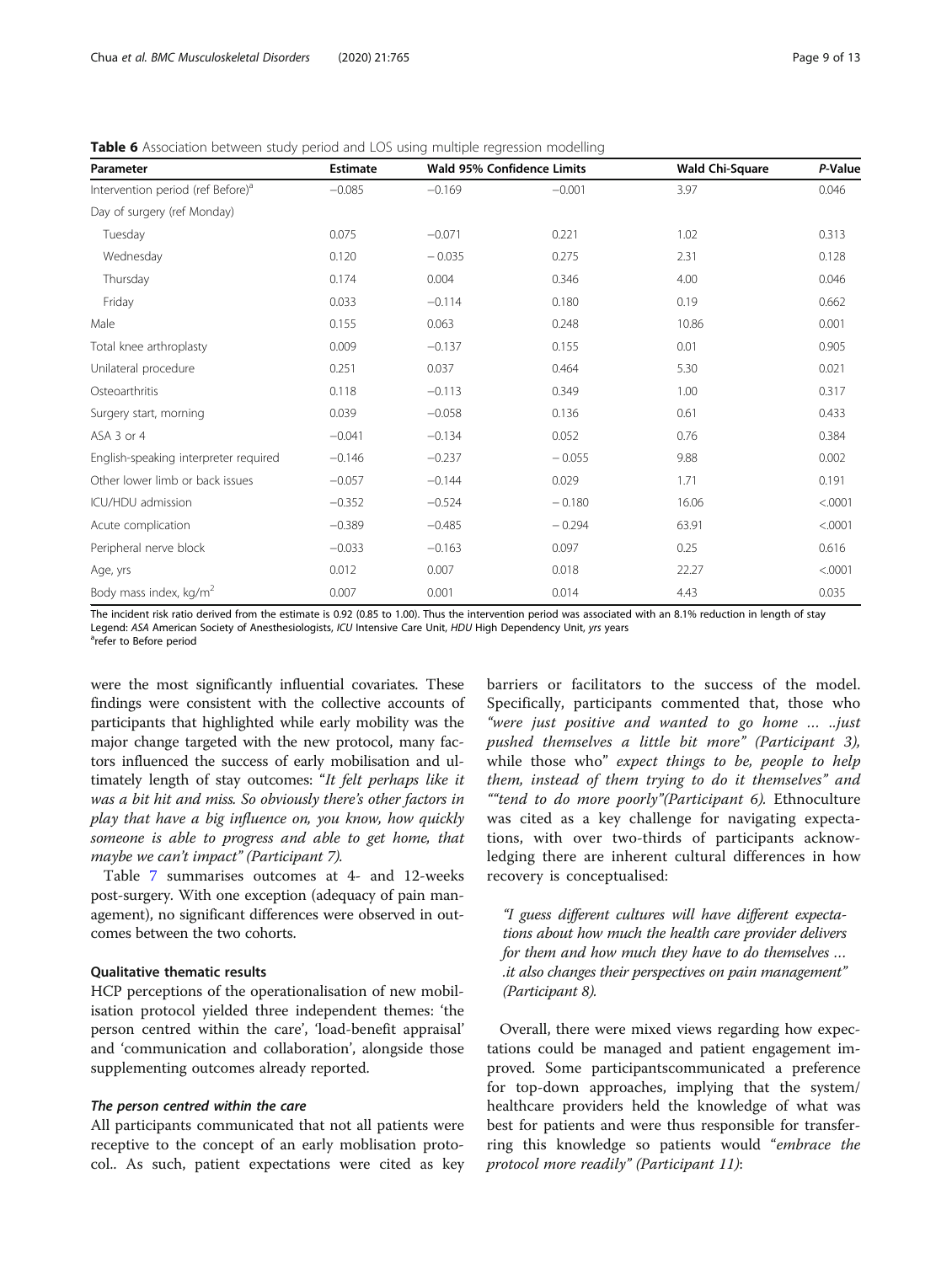## <span id="page-9-0"></span>Table 7 Outcomes at 4 and 12-weeks post-surgery

|                                                         | Before cohort.<br>max $n = 274$ | After cohort.<br>max $n = 229$ | P-Value | Before cohort,<br>max $n = 254$ | After cohort,<br>max $n = 198$ | P-Value |
|---------------------------------------------------------|---------------------------------|--------------------------------|---------|---------------------------------|--------------------------------|---------|
|                                                         | 4-week follow-up                |                                |         | 12-week follow-up               |                                |         |
| Adequacy of index joint pain management, n (%)          |                                 |                                | 0.487   |                                 |                                | 0.017   |
| Very good                                               | 117(43.8)                       | 94 (42.2)                      |         | 166 (65.9)                      | 114 (59.4)                     |         |
| Good, but could be better                               | 128 (48.1)                      | 110 (49.3)                     |         | 68 (27.0)                       | 73 (38.0)                      |         |
| Poor                                                    | 19(7.1)                         | 19(8.5)                        |         | 16(6.3)                         | 5(2.6)                         |         |
| Very poor                                               | 3(1.1)                          | $\circ$                        |         | 2(0.8)                          | $\mathbf{0}$                   |         |
| Index joint pain (0-10)                                 | 3.4(2.5)                        | 2.9(2.4)                       | 0.03    | 1.9(2.5)                        | 1.9(2.0)                       | 0.76    |
| Complications (inclusive of acute complications), n (%) | 89 (32.5)                       | 74 (32.3)                      | 0.97    | 93 (36.6)                       | 83 (41.9)                      | 0.25    |
| Re-admissions, n (%)                                    | 13(4.9)                         | 8(3.6)                         | 0.50    | 17(6.7)                         | 19 (9.7)                       | 0.25    |
| Community services used, n (%)                          | 36 (13.5)                       | 27(12.3)                       | 0.69    | Not applicable                  | Not applicable                 |         |
| Oxford knee or hip scores, mean (sd)                    | Not applicable                  | Not applicable                 |         | 37.4(7.7)                       | 36.9(7.0)                      | 0.46    |
| EuroQol VAS Score for Today health, median (IQR)        | Not applicable                  | Not applicable                 |         | 80.0 (60, 90)                   | 75 (60, 90)                    | 0.472   |

"We have to educate them and say, look, the point of the surgery is that the more you move, the quicker the progress. We don't want you to delay the progress. And it's better that you recover quicker, and progress and go home" (Participant 3).

While for others, a more collaborative approach was adopted that involved asking "permission from them" (Participant 4) and "negotiating with them about the therapy" (Participant 5). A third of participants acknowledged patient negotiation as a complex process that required far more intervention than actions undertaken solely in the post-operative phase:

"They have the education, but I still don't think that's helping their expectations to be honest. Even when I've watched patients fill in the surveys right after watching the video sometimes. You know they're asking me what they should put in and I'm trying to say, no, you need to decide what to put in. And then I'm watching what they put it and it doesn't match what they've just watched. So, I think educating people is different to how they feel about how they're going to go" (Participant 10).

### Load-benefit appraisal

All staff acknowledged that the change in practice was accompanied by an increased workload within the MDT. As such, HCPs appraised the value of increased workload demands against the benefit it yielded for patients, themselves/team, and the facility. Some staff observed that a successful Day 0 mobilisation has flow on effects for the team's caseload on subsequent days: "if you manage it, day one becomes really good" (Participant 1). However most were cautious that an unsuccessful Day 0 attempt could be coupled with additional burdens (MET calls, greater time burden and negative impact to other patients sharing the same room) without the overall benefit: "Definitely in the second day they're gonna go slow. And then you find them , like day 3 still with a forearm support frame" (Participant 3). From a facility management point of view, many participants acknowledged the potential benefits: "If it's length of stay then from that perspective alone, yes it's worth it" (Participant 11). However, without additional resourcing, staff were not satisfied that additional demands and redistribution of caseloads were worth the flow on effects to others within the facility or to the team themselves:

"it wasn't within normal resources. Someone else has to be bumped off the list to be able to fit an extra session and if they're not getting good results from that, how do you justify taking that benefit away from somebody else?" (Participant 7).

"when we're getting out the [arthroplasty] patients sooner, there are medical patients coming in … .and they are more complex. You know, the joints at least, we have a protocol, we know what to expect" (Participant 10).

#### Communication and collaboration

All participants acknowledged the importance of communication, team work and mutual goals as crtitical elements in the implementation of any model of change. While the change was readily embraced in principle by all multidisciplinary teams, gaps in consultation processes with individual team members led to some inconsistency in how the process was operationalised. Apprehension experienced by some team members, especially the challenge of Day 0 mobility, led to inflexibility in how the workload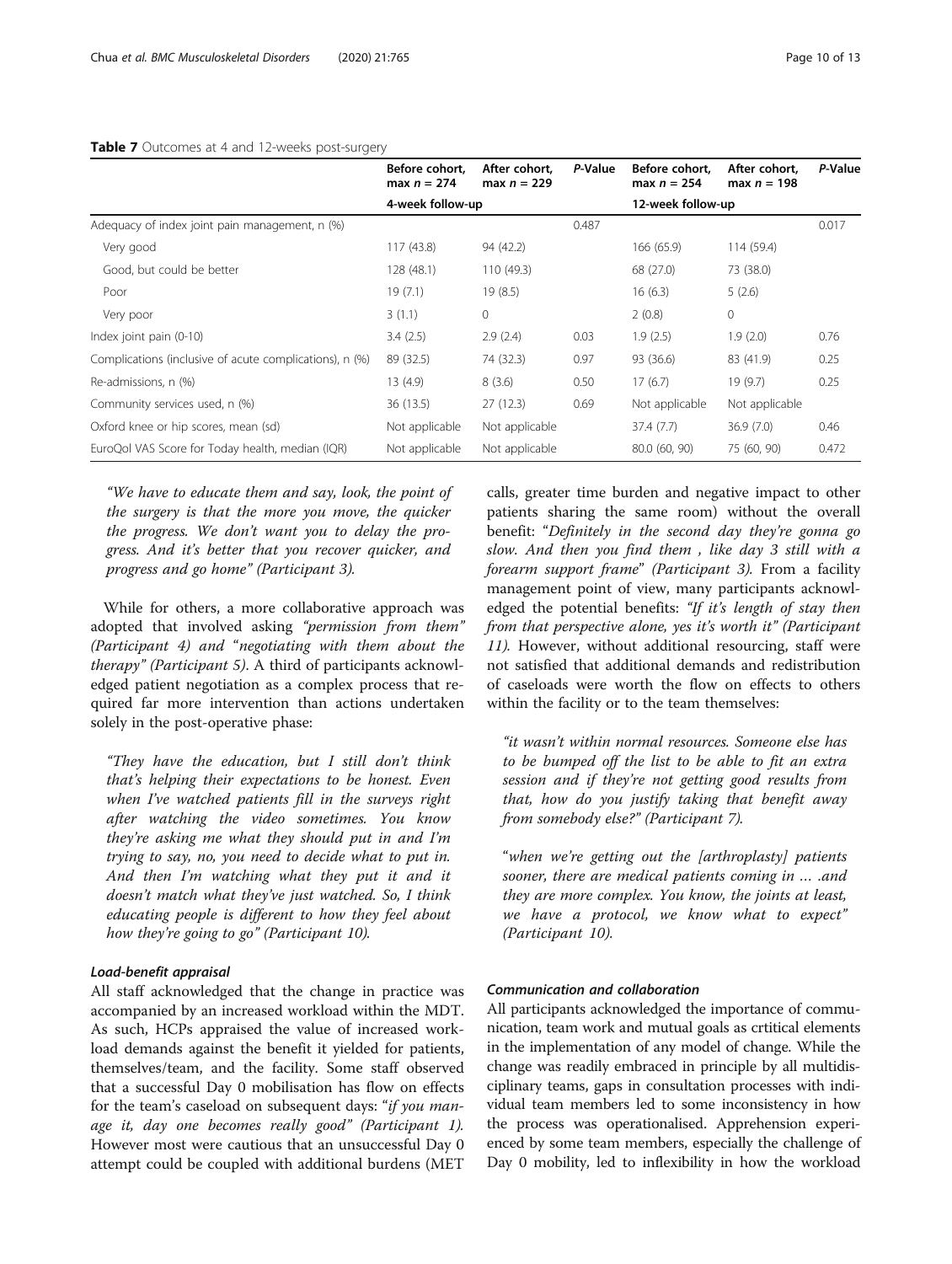was distributed, especially when unexpected challenges (prolonged physiotherapy leave) arose:

"And some people on the ward did try, there were some attempts for day zero. But it wasn't consistently done. And so I guess it's still a question mark" (Participant 5).

As such, Day 0 mobility was unachievavble for a considerable period of the implementation. In contrast, the alternate agreement of 4 episodes of mobility over a 2 day period was more readily embraced by members delivering the care, leading to greater consistency in how team members approached and supported this objective:

"It helps out quite a bit especially the nurses as well, so if the nurse is pretty on board with it then they will set up everything beforehand and like everything is more efficient. They'll set up the pain relief beforehand as well, before we came" (Participant 6).

## **Discussion**

This novel study, examining a new mobilisation protocol in isolation with an embedded qualitative component, demonstrates that introduction of an early mobilisation protocol is associated with a modest reduction in LOS at a high-volume hospital whilst accounting for other factors. We interpret the association as likely to be real given the markers of protocol adherence (i.e. mobilisation statistics) indicate the protocol was followed (though not fully), the 'time to clearance' by allied health staff corroborated a reduction in LOS, and other care processes that could contribute to changes in mobilisation timing or LOS remained stable across time. We also acknowledge that our intervention was anchored on attempts to mobilise rather than achievement of a set distance or time spent mobilising. A more demanding intervention may have been more effective, but would have likely imposed greater burden on the staff. A reduction in the use of nerve blocks may increase the number of patients who could achieve early mobilisation. Importantly, the protocol was applied unreservedly allowing us to determine that early mobilisation is a strategy that can be trialled safely regardless of specific patient factors such as increasing obesity, increasing age, and language barriers. That said, whilst the application of the protocol need not be selective, we acknowledge that the association between early mobilisation and LOS is influenced by these same factors.

Many previous studies have procured more impressive reductions in LOS – up to 1.8 days as per a recent systematic review  $[6]$  - but we attribute this to the fact that early mobilisation has often been introduced as part of multiple changes that streamline care. It stands to

reason then, that a single intervention, such as trialled here, would have a smaller effect. This not withstanding, equally modest or no reductions in LOS have been observed previously [[14,](#page-11-0) [21,](#page-12-0) [33\]](#page-12-0) and we interpret this knowledge as evidence that 'context' (eg. site) likely matters when implementing evidence into practice.

Our qualitative study has highlighted the importance of demarcating roles when introducing new interventions given that lack of clarity can undermine uptake. The audited data suggested nursing staff were less involved in the implementation, but the interviews revealed a different picture – a willingness to assist, but a struggle with the challenge of autonomous decision making, especially one that carries a perceived increased risk to patients. Together with the audited data, qualitative insights also reinforced the problem with afternoon surgeries especially in the absence of evening physiotherapy for commencing mobilisation on Day 0 or split distribution of Day 0 mobilisation across physiotherapy and nursing teams. We note that an earlier study was more successful in increasing the proportion who mobilised Day 0 in part due to introducing a swing shift from 11 a.m. to 8 p.m. in order to include those who underwent afternoon surgeries better [\[34](#page-12-0)]. Such a shift was not a feasible option at our facility. In addition, staff perceptions corroborated the study team's concern (in the planning stage) about the need for adequate staffing to achieve the four mobilisation occasions by end Day 2. For staff, the challenges in attempting to implement a change in the absence of substantial increases in resources meant they questioned the value of early mobilisation when it was not successful for all patients. Such insight is not typically evident in quantitative explorations and yet is helpful for determining sustainability.

In addition to applying an early mobilisation protocol in isolation and the indepth qualitative investigation, other strengths of our study include the prospective design, the relatively large sample size, consecutive recruitment of patients, the monitoring of care processes that may confound or modify the associations, the collection of compliance data, comprehensive collection of patient and care covariates, and the capture of both early and longer-term outcomes. Limitations of our study include lack of adjustment for multiple testing and inability to include TUG – a variable shown to predict LOS [[25\]](#page-12-0) - in the adjusted modelling given it was not collected routinely. We also should note that the mobilisation profile underestimates the true number of attempts to mobilise patients early because we could only audit successful attempts as not all attempts were recorded if they were not successful. Finally, the unplanned decrease in physiotherapy cover was perceived to have greatly undermined the implementation, but we continued with the study in order to document implementation of the evidence under real-world conditions.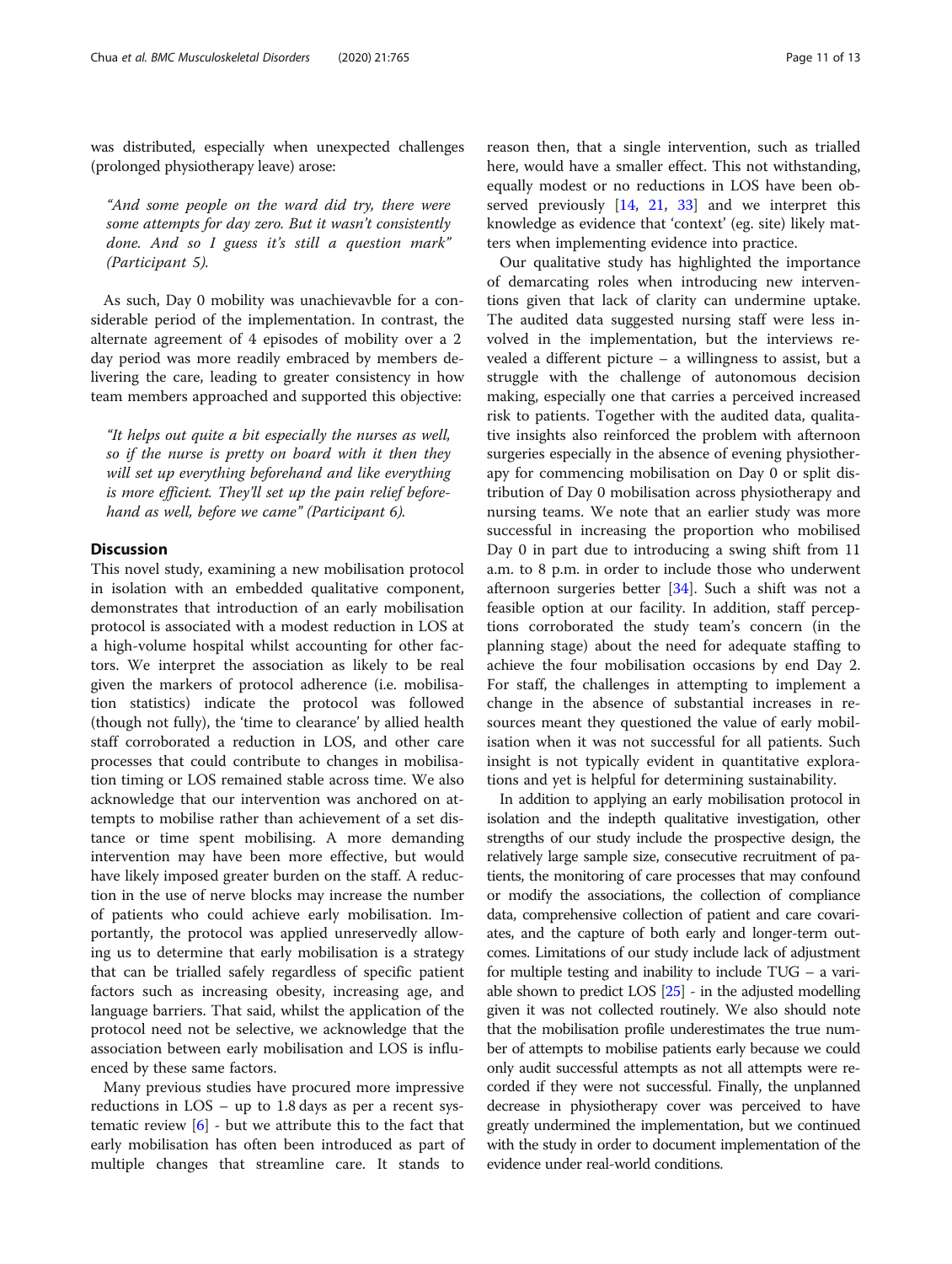# <span id="page-11-0"></span>Conclusion

Small reductions in LOS are possible following the introduction of an early mobilisation protocol in isolation following TKA or THA without compromising care, although staff burden is increased, likely undermining both sustainability and the magnitude of the reduction.

#### Supplementary Information

The online version contains supplementary material available at [https://doi.](https://doi.org/10.1186/s12891-020-03780-7) [org/10.1186/s12891-020-03780-7.](https://doi.org/10.1186/s12891-020-03780-7)

Additional file 1: Table 1A. Variables included in regression modelling.

Additional file 2.

#### Abbreviations

ASA: American Society of Anesthesiologists; BMI: Body Mass Index; EQ-5D: EuroQOL 5 dimension; EQVAS: EuroQOL Visual Analogue Scale; ERAS: Enhanced Recovery After Surgery; FET: Fisher's Exact Test; HCP: Health Care Professional; HDU: High Dependency Unit; ICU: Intensive Care Unit; IQR: Interquartile Range; LOS: Length of Stay; LTFU: Lost To Follow Up; MDT: Multidisciplinary Team; MET: Medical Emergency Team; NA: Not Available; SAS: Statistical Analysis Software; SD: Standard Deviation; SPSS: Statistical Product and Service Solutions; THA: Total Hip Arthroplasty; TKA: Total Knee Arthroplasty; TUG: Timed Up and Go; χ2: Chi Squared test

#### Acknowledgements

We acknowledge Susan Dietsch, CNC, for her contribution to the study and who has since retired.

#### Authors' contributions

Conception and design: JMN, NP, MF, DH, DF, AW, RW, WX, SO, LG, MN, SA, RMW, BB. Acquisition of data: JMN, NP, MF, SO, HC, BB. Analysis of data: JMN, WX, BB. Interpretation of data and contributed to first draft of manuscript: JMN, NP, MF, DH, AW, RW, WX, SO, LG, MN, SA, HC, BB. Approved submitted version: JMN, NP, MF, DH, LG, RMW, HC, BB, DF, SO, IH, SA, WX, AW, MN. Corresponding author: HC

#### Funding

The majority of the study was funded by two research centres - the Whitlam Joint Replacement Centre and the Whitlam Orthopaedic Research Centre. The study was in part supported by the Agency for Clinical Innovation (ACI) Research Grants Scheme 2018. The latter had no role in study design, collection, analysis and interpretation.

#### Availability of data and materials

The datasets supporting the conclusions of this article are available from the corresponding author on reasonable request.

#### Ethics approval and consent to participate

The study was approved by the South West Sydney Ethics Committee (LNR/ 18/LPOOL/128). As per our ethical approval, participants were provided with a Participant Information Sheet (in multiple languages) about the quality improvement study prior to surgery and were asked to provide verbal informed consent for phone call follow up post discharge. Written consent was not considered necessary as the usual procedure for our hospital at the time was for patients to be routinely followed up via telephone several days post discharge by nursing staff and at 6 months by ACORN (the Arthroplasty Clinical Outcome Registry National). Written consent is not needed for either of these but patients are informed of the process. All patients were included in the acute-care phase as the protocol applied to all patients. Those providing verbal informed consent were followed-up after discharge. Patients were given the choice to opt out of being interviewed at the 4 week post discharge and again at the 12 week follow up phone call. A record of who agreed or declined to participate in the follow-up was kept by the study chief investigator in an Excel file that included patient screening and consent details.

#### Consent for publication

Not applicable.

#### Competing interests

The authors declare that they have no competing interests.

#### Author details

<sup>1</sup>South Western Sydney Local Health District, Locked Bag 7103, Liverpool, NSW BC 1871, Australia. <sup>2</sup>St George and Sutherland Clinical School, St George Hospital, Short St, Kogarah, NSW 2217, Australia. <sup>3</sup>Ingham Institute Applied Medical Research, 2 Campbell St, Liverpool, NSW 2170, Australia. 4 Whitlam Orthopaedic Research Centre, Ingham Institute Applied Medical Research, 2 Campbell St, Liverpool, NSW 2170, Australia. <sup>5</sup>South Western Sydney Clinical School UNSW Sydney, Locked bag 7103, Liverpool BC, NSW, Australia. <sup>6</sup> South West Clinical School UNSW, Locked bag 7103, Liverpool BC, NSW, Australia.

#### Received: 15 July 2020 Accepted: 9 November 2020 Published online: 20 November 2020

#### References

- 1. Australian Institute of Health and Welfare: [https://www.aihw.gov.au/reports/](https://www.aihw.gov.au/reports/chronic-musculoskeletal-conditions/osteoarthritis/contents/treatment-management) [chronic-musculoskeletal-conditions/osteoarthritis/contents/treatment](https://www.aihw.gov.au/reports/chronic-musculoskeletal-conditions/osteoarthritis/contents/treatment-management)[management](https://www.aihw.gov.au/reports/chronic-musculoskeletal-conditions/osteoarthritis/contents/treatment-management). Accessed 29 Oct 2019.
- 2. Brand C, Osborne RH, Landgren F, Morgan M. Referral for joint replacement: a management guide for health providers. Melbourne: The Royal Australian College of General Practitioners; 2007.
- 3. Featherall J, Brigati D, Faour M, Messner W, Higuera C. Implementation of a total hip arthroplasty care pathway at a high volume health system: effect on length of stay, discharge disposition, and 90-day complications. J Arthroplast. 2018;33:1675–80.
- 4. Regenbogen SE, Cain-Nielsen AH, Norton EC, Chen LM, Birkmeyer JD, Skinner JS. Costs and consequences of early hospital discharge after major inpatient surgery in older adults. JAMA Surg. 2017;152(5):e170123. [https://](https://doi.org/10.1001/jamasurg.2017.0123) [doi.org/10.1001/jamasurg.2017.0123.](https://doi.org/10.1001/jamasurg.2017.0123)
- 5. Featherall J, Brigati DP, Arney AN, Faour M, Bokar DV, Murray TG, et al. Effects of a total knee arthroplasty care pathway on cost, quality, and patient experience: toward measuring the triple aim. J Arthroplast. 2019;34: 2561–8.
- 6. Guerra ML, Singh PJ, Taylor NF. Early mobilisation of patients who have had a hip or knee joint replacement reduces length of stay in hospital: a systematic review. Clin Rehabil. 2015;29:844–54.
- 7. Reilly K, Beard D, Barker K, Dodd C, Price A, Murray D. Efficacy of an accelerated recovery protocol for Oxford unicompartmental knee arthroplasty- a randomised controlled trial. Knee. 2005;12:351–7.
- 8. Beard DJ, Murray DW, Rees JL, Price AJ, Dodd CAF. Accelerated recovery for unicompartmental knee replacement – a feasibility study. Knee. 2002;9:221–4.
- 9. Haas R, Sarkies M, Bowles K, O'Brien L, Haines T. Early commencement of physical therapy in the acute phase following elective lower limb arthroplasty produces favorable outcomes: a systematic review and metaanalysis examining allied health service models. Osteoarthr Cartil. 2016;24: 1667–81.
- 10. Labraca N, Castro-Sánchez A, Matarán-Peñarrocha G, Arroyo-Morales M, Sánchez-Joya M, Moreno-Lorenzo C. Benefits of starting rehabilitation within 24 hours of primary total knee arthroplasty: randomized clinical trial. Clin Rehabil. 2011;25:557–66.
- 11. Chen A, Stewart M, Heyl A, Klatt B. Effect of immediate postoperative physical therapy on length of stay for total joint arthroplasty patients. J Arthroplast. 2012;27:851–6.
- 12. Benedetti M, Sarti D, Stagni S, Mariani E. Setting, clinical pathways, fast-track and rehabilitation following primary knee arthroplasty: a literature review. Open Rehabil J. 2015;8:17–24.
- 13. Ibrahim M, Khan M, Nizam I, Haddad F. Peri-operative interventions producing better functional outcomes and enhanced recovery following total hip and knee arthroplasty: an evidence-based review. BMC Med. 2013; 11:37.
- 14. Christelis N, Wallace S, Sage C, Babitu U, Liew S, Dugal J, et al. An enhanced recovery after surgery program for hip and knee arthroplasty. Med J Aust. 2015;202:363–8.